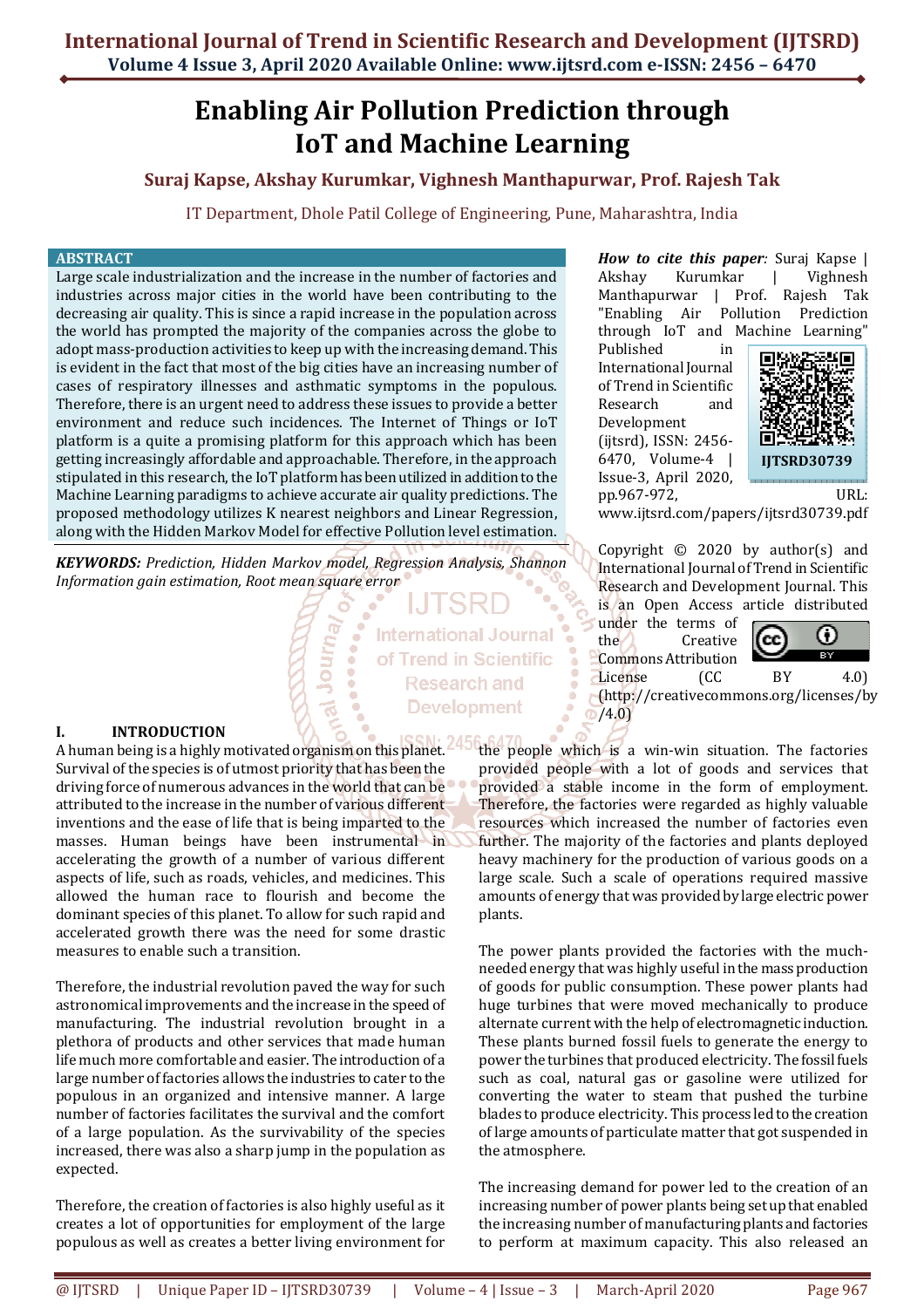#### International Journal of Trend in Scientific Research and Development (IJTSRD) @ www.ijtsrd.com eISSN: 2456-6470

increasing amount of pollutants into the atmosphere through the incessant burning of fossil fuels. This increased the smog and carbon in the cities closest to the factories which led to an increase in medical issues especially the incidence of respiratory problems. As the impact of the pollutants such as suspended particulate matter and carcinogens was not understood at that time this led to the factories and plants working unhindered for long periods of time.

In the modern era, there are massive factories now that pump tonne of deadly particulate matter into the atmosphere that is degrading the quality of air for the residents. The introduction of vehicles and other machines that utilize internal combustion of fossil fuels for their operation have been steadily increasing without any slowdowns. These elements are contributing significantly to the deterioration of the atmospheric air and also increase the temperature of the earth in an event known as global warming. Global warming has been the contributor to extreme changes in the weather and the faster melting of the ice caps of the earth that would lead to the submergence of low-lying coastal areas leading to significant losses.

Therefore, there is a need for continuous monitoring and management of air quality of our surroundings. There is an urgent need for immediate action failing which the impact of the lower air quality would render a lot of individuals living in danger. Therefore, the implementation of the Internet of Things platform is one of the most innovative concepts that allow easy monitoring and sensing. The internet of things platform aims to connect everyday devices to the internet paradigm to unlock their hidden potential. Therefore, the IoT platform can facilitate the collection of air quality data that allows the residents to gauge the quality of the air easily and  $\Box$ make a decision to stay indoors or get out.

The air quality data is also highly valuable as it allows for the documentation of the time series data into the system. As the data is one of the most important prerequisites for any machine learning application for its execution and accuracy in prediction. This allows effective data gathering that allows the application of Hidden Markov Model approach. HMM is one of the most innovative machine learning approaches that allow the system to predict the hidden state that is concealed from the user. The hidden state unlocks the prediction of the air quality at any given time in the future which enables the city's population to be better prepared for the event.

This research article contains segment 2 as Literature Survey and Segment 3 as Proposed methodology segments. Whereas Segment 4 represents the result and Discussions of the proposed model, finally segment 5 reveals conclusion and enlights the future scope ideas.

### **II. LITERATURE SURVEY**

S. Nagraj states that the paradigm of wireless sensor networks has been getting increasingly popular due to the wide range of benefits offered by the platform. The sensors are capable of data collection and monitoring of different events effectively, especially in the field of air quality monitoring [1]. Therefore, the authors in this publication have performed a survey of a collection of researches that have been performed for air quality monitoring using the wireless sensor networks as the backbone for the data

monitoring a collection purpose. The main limitation of the methodology is that the authors have not provided an effective solution to the air quality problem.

N. Desai details that there has been a significant rise in the number of health concerns and respiratory problems major cities in India this has been directly related to the amount of air pollution and the reducing air quality in the cities most of the major cities in India have been struggling with maintaining the standards of acceptable air quality. Therefore, to ameliorate this effect and increase the standards of air quality in India the authors of this paper have proposed an innovative technique for the monitoring [2]. The Authors have implemented machine learning on the data collected through wireless sensor networks through the use of the Microsoft Azure machine learning service which has resulted in exceptional results.

N. Djebbri explains that in the recent years there has been a significant increase in the number of industries and other factories along with the increase in the number of vehicles and other combustion engines utilizing fossil fuel [3]. This has been a major contributor to atmospheric pollution and has been the main reason for the reduction in the air quality of most of the cities across the world. therefore, the authors in this paper have proposed an effective framework for the collection of air quality data and utilizing it to perform predictions based on Artificial Neural Networks. The results indicate that the proposed methodology is a better alternative to air quality monitoring.

P. Gupta elaborates on the various challenges that are placed globally related to the air quality and global warming which has been affecting and changing the climate all over the world. The climate change has led to a lot of problems such as floods and droughts various epidemic diseases with extreme winter and summer temperatures changes in rainfall patterns and seasonal factors alarming rise in the sea level [4]. Therefore, in this Publication, the authors have studied the various monitoring techniques for Air quality control and pollution control and have listed out the energy conservation the consequences and the causes of the various approaches in detail.

V. Shakhov states that there has been an urgent and actual problem of air quality reduction and pollution in various major cities across the earth this is lead to a lot of medical problems and respiratory problems for the various citizens in the City. Most of the Municipal corporations and other organisations all over have been utilising wireless sensor networks to collect and maintain the air quality data the sensors are tasked with the data collection and transmission [5]. Therefore, the authors in this Publication have proposed an innovative technic for the mountain of the senses on the, therefore, the authors in this Publication have proposed an innovative technique for the mounting of the sensors on the vehicles. The experimental results conclude that this technique is quite novel and accurate for its implementation. S. Dhingra explains that the internet of things platform has been increasing in popularity in recent years. Along with the rising problems of air quality and global air pollution these concerns have been dealt with the internet of things platform quite easily. But there have been some problems that have been noticed in the proposed methodology report ameliorate this affects the authors have proposed an internet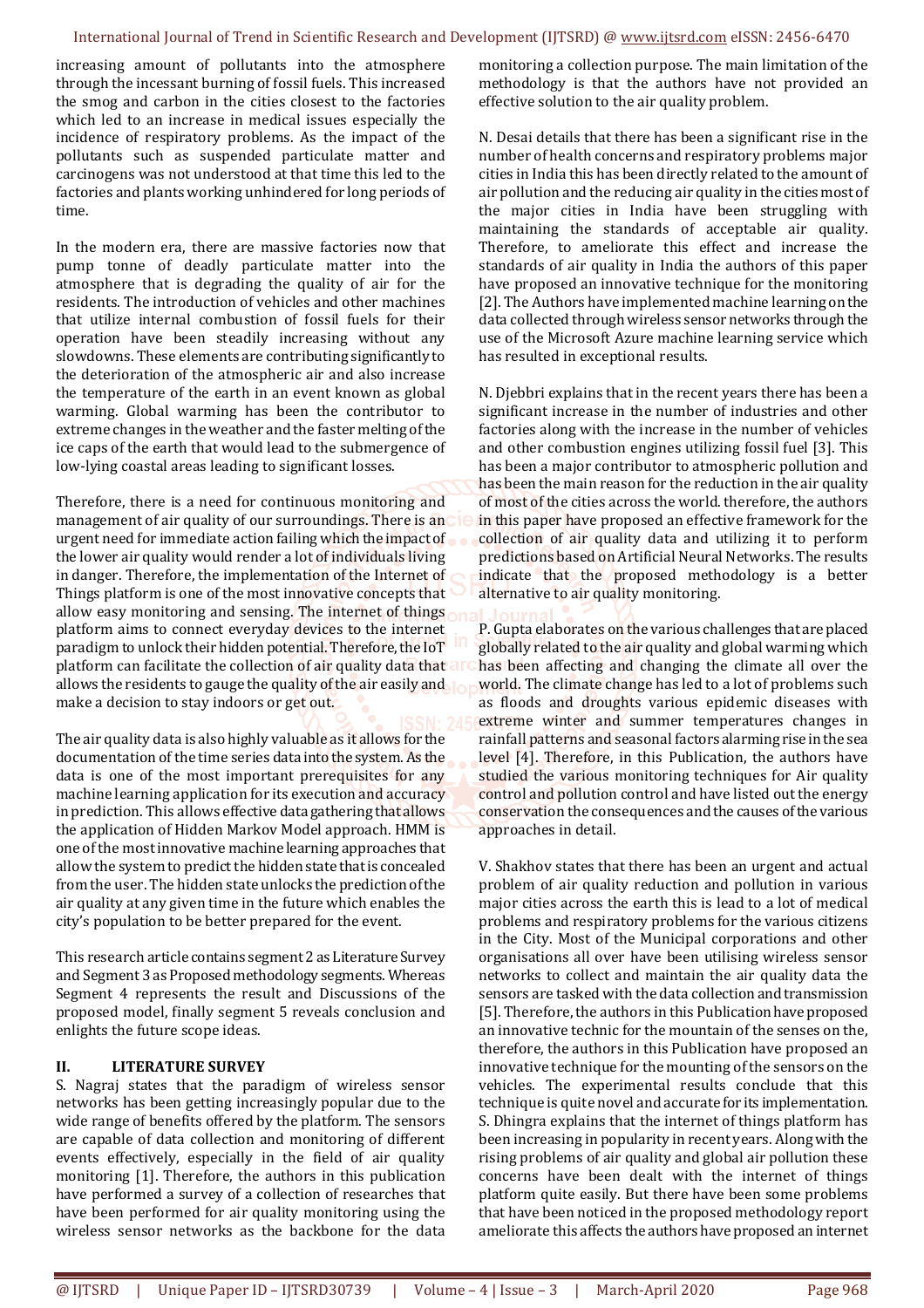#### International Journal of Trend in Scientific Research and Development (IJTSRD) @ www.ijtsrd.com eISSN: 2456-6470

of things-based pollution monitoring kit that utilizes Arduino UNO and the Wi-Fi module [6]. The experimental results indicate the superiority of the proposed system. The main drawback of the proposed system is the increased computational complexity of the system.

T. Liu introduces the concept of rapid urbanisation and industrialisation that has been responsible for the rising air pollution in the deteriorating air quality of Chinese cities. The rising living standards have also been a large contributor as the increasing number of vehicles are destroying the air quality of the surroundings [7]. Due to China being a manufacturing powerhouse and industrial hub the industry emission controls will lead to being economical and sustainable. Therefore, a survey in the Zhejiang province has been conducted by the authors for a viable alternative for air pollution monitoring and modelling.

S. Duangsuwan elaborates on the process of air pollution and the increasing amount of pollutants and the suspended particulate matter in the air. The particulate matter is of main concern as it causes a lot of respiratory problems in humans and other animals. Therefore, the authors in this paper design a novel pollution monitoring and control mechanism that utilizes various sensors to measure the particulate matter levels such as ozone carbon dioxidecte carbon monoxide and dust. The proposed methodology has been implemented in Thailand especially in the Bangkok area and the result has been correlated with air quality index [8]. The results indicate that the real-time implementation of the proposed technique has been according to the one methodology.

A. Salah evaluates the impact of power plants on the arc surrounding air quality and the pollution of the surrounding. lop areas. The authors convey that South Baghdad power plants are one of the biggest power-producing plants in Iraq. Where 2456 the power plants are tasked with providing power to the various industries and residences in the south Baghdad region [9]. Therefore, the authors conducted an extensive survey of the various pollutants that are being introduced into the atmosphere through these power plants. The survey concluded that the power plants have been contributing immensely to the water and air pollution of the nearby residential and commercial areas.

S. Muthukumar states that there has been a significant increase in the amount of pollution-related medical problems and respiratory problems in the world. There has also been noticed an increased fatality in terms of pollutionrelated medical conditions. [10] Thus, the authors' concentrate their research on air pollution been created by automobiles and other vehicles. The authors have utilised the internet of things platform for monitoring and collecting air quality data from various places along the roads. The main limitation of the proposed methodology is that there has not been extensive experimentation to evaluate the performance of the methodology.

M. Korunoski explains that the paradigm of air pollution data collection and monitoring has gained increased attention in various cities and other locations due to the increase in the number of fatal cases being recorded. Therefore, to combat this problem the authors have taken very drastic measures that include the monitoring and collection of pollutionrelated data. This data is then interpolated with the various Meteorological parameters to achieve efficient prediction and visualisation of the pollution parameters [11]. The main drawback of the proposed methodology is the increased computational complexity that is observed.

H. Altincop conveys a message that there has been a substantial increase in the amount of pollution in the air and the reduction of air quality which has led to various respiratory problems for the residents in major cities across the world. The significant pollution in the air has is provided by the carbon monoxide and the particulate matter. Therefore, there is a need to regulate and monitor such elements in the air. For this purpose, the authors have proposed an innovative scheme that utilizes artificial neural networks along with random forest time series analysis coupled with the metrological data such as wind speed humidity and air temperature to provide air pollution forecasting [12]. The experimental results indicate that the accuracy of the proposed methodology exceeds most of the traditional techniques.

#### **III. PROPOSED METHODOLOGY**



#### **Figure 1: Overview of the proposed model for Air pollution prediction**

The presented methodology for prediction of Air pollution level is outlined in figure 1 above and the detailed procedure deployed for the building of the model is explained in the steps stipulated below.

**Step 1: Data Collection-** For pollution level estimation there is a need for large amounts of data for increasing the accuracy of the machine learning approaches. For the data collection process, an Arduino microcontroller is utilized along with the gas sensors such as and MQ7 for Carbon monoxide and MQ135 for Carbon dioxide. The collected sensor data is then transferred to the development machine through the use of WiFi and the RF 433 network interfacing module. The collected data is labeled according to the area where the Arduino is being placed. These values are then transferred to the consecutive step for performing the predictions.

**Step 2: K Nearest Neighbors -** This is the next step after the data collection that is tasked with the creation of the clusters that can be utilized for prediction based on the collected data. a double dimension list is created for this purpose that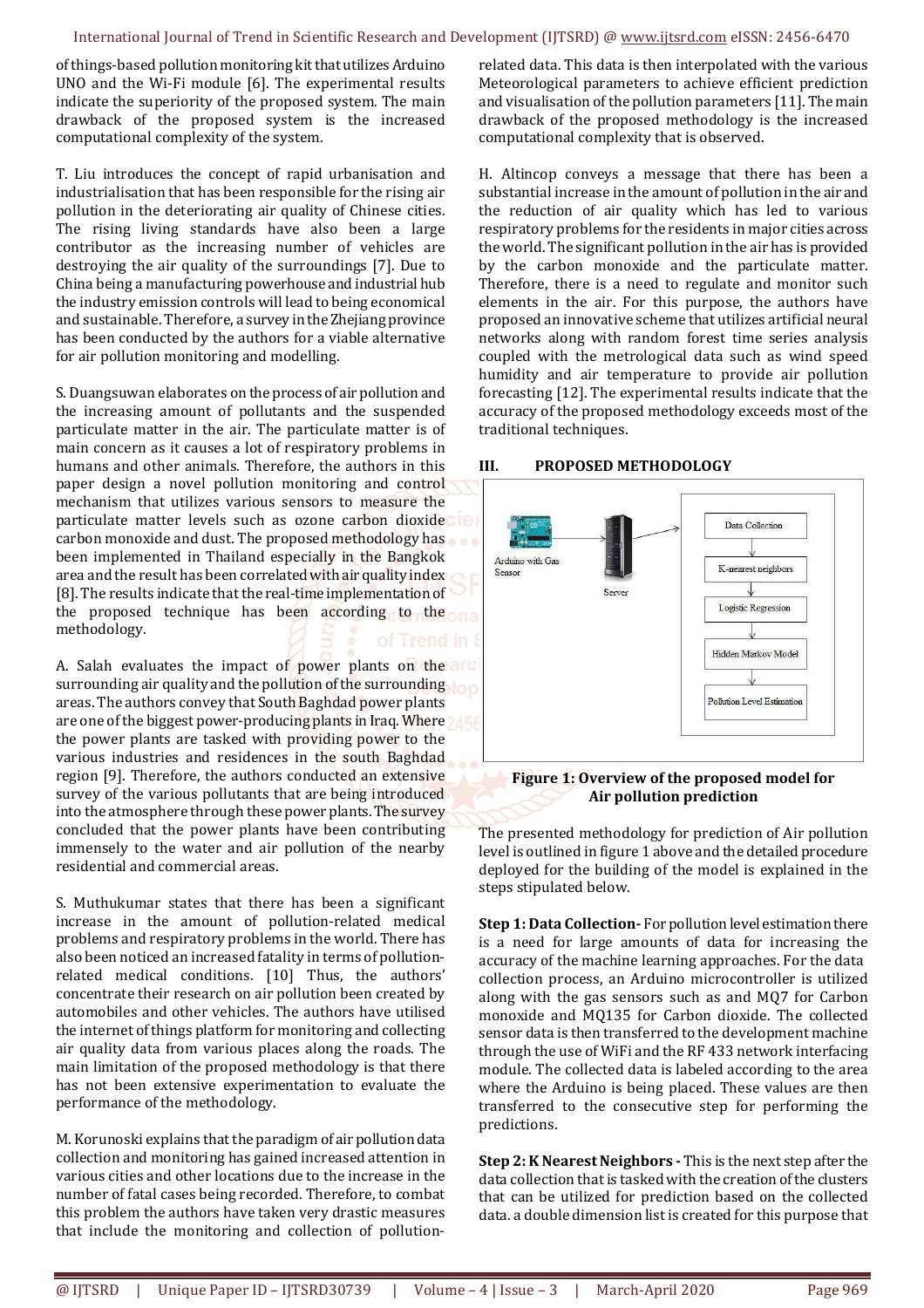stores the corresponding sensor reading in a designated column which is then utilized for cluster formation.

**Distance Evaluation –** The double dimension list obtained is then utilized for calculation of the Euclidean distance from the equation given in 1. The distance of each row is calculated by the other corresponding entries in the list. The calculated value of the distance is then stored at the end of the respective rows as RD. The average of these values is calculated and stored in AED as given in equation 2.

 $RD = \sqrt{(x1-x2)^2 + (y1-y2)^2 + \cdots}$  (1)

 $AED = \sum_{k=0}^{n} RD$ <sub>\_\_\_\_\_\_\_\_\_\_\_\_\_\_\_\_</sub> (2)

Where, RD- Euclidean distance of a specific row.

x1, x2, y1, and y2 are the gas sensor reading values. AED = Average Euclidean Distance

n= Number of Rows

**Centroids Evaluation -** After the evaluation of the Euclidean distances the RD is then utilized to sort the list in ascending order through the bubble sort algorithm. The required number of clusters are extracted using the data points from the sorted list. The data points are nothing but normalized random integers according to the size of the sorted list. A centroid list is created utilizing the data points and the corresponding row distances and storing them in the form of a list.

**Cluster Formation -** The centroid list created in the art previous step is then utilized to estimate the boundary. conditions for the various clusters such as Ci-AED is used for the lower limit and Ci+AED for the maximum limit. These? boundaries are then utilized to cluster the data based on the RD or Row distance. This achieves semantically stable clusters for the further prediction process of air pollution index.

**Step 3: Regression Analysis and entropy Estimation -** The clusters created using the k-Nearest Neighbor techniques are utilized for the creation of the regression data by calculating the mean and standard deviation.

The purpose of regression is to achieve the refinement of the data that can be then used for further processing and prediction. The regression of the clusters is estimated using algorithm 1 given below.

Algorithm 1: Cluster Regression Estimation

// Input: K Nearest Neighbor Clusters CL // Output: RC Refined Clusters **Function**: regressionAnalysis (**CL**) Step 0: Start Step 1:  $R_C = \emptyset$ Step 2: *for* i=0 **to** size of C<sup>L</sup> Step  $3: S_G = C_{Li}$ Step 4: mean and Standard \_deviation for  $S_G$  as ( $\mu$ ,  $\alpha$ ) Step 5: TMP<sub>1</sub> =  $\emptyset$ , TMP<sub>2</sub> =  $\emptyset$ 

Step 6: *for*  $i=0$  **to** size of  $S_G$ Step 7: ROW=S<sub>Gi</sub> Step 8:  $R_D = ROW (ROW_{SIZE} -1)$ Step 9:  $If (RD > = (\mu - \alpha)$  AND **RD** < =  $(\mu + \alpha)$ Step 10:TMP1*=* TMP1+ ROW Step 11: *ELSE*  Step 12:TMP2*=* TMP2+ ROW Step 13: **End** *for*  Step 14:  $If$  TMP<sub>1</sub> SIZE > TMP<sub>2</sub> SIZE Step 15:  $R_C = R_C + TMP_1$ Step 16: **ELSE**  Step 17:  $R_C = R_C + TMP_2$ Step 18: **End** *for*  Step 19: return Rc Step 20: Stop

*The* regression clusters obtained in the previous step are utilized for the evaluation of the association of the data with the current reading obtained from the sensors. The entropy estimation is used to achieve this goal through the Shannon information gain theory.

The distances obtained from the clusters containing the Carbon monoxide and Carbon dioxide readings are measured using equation 3 with the distances ranging from equal to or less than 5. The gain values are calculated on the selected data which has a range from 0 to 1.

The gain values are then added to the respective rows and the list is sorted in descending order of the gain values. The first half of the clusters are utilized as the likelihood clusters corresponding to the current data and are stored in the separate list called the info gain list.

IG=-
$$
\frac{A \log A}{C} = \frac{B \log B}{C} =
$$
 (3)

**Where** 

A= Count of likelihood rows of a cluster C= Cluster Elements Size.  $R - C - \Delta$ IG = Information Gain of the cluster

**Step 4: Pollution Prediction through Hidden Markov model -** *T*he final step for prediction of the air pollution is performed in this step. This step performs the prediction on the info gain list obtained from the previous list which is based on the values of mean and standard deviation. Each of the clusters is utilized for the creation of 3 probability list. The probability list are then used for performing the intercommunication to achieve the hidden Markov states through the extraction of the maximum and minimum values into a list.

The minimum value forms the maximum list and the maximum value from the minimum list is then utilized to perform predictions. The distance between the minimum and maximum values is evaluated and then compared to the data collected and achieve the pollution level estimation. The estimated value is then communicated to the server admin.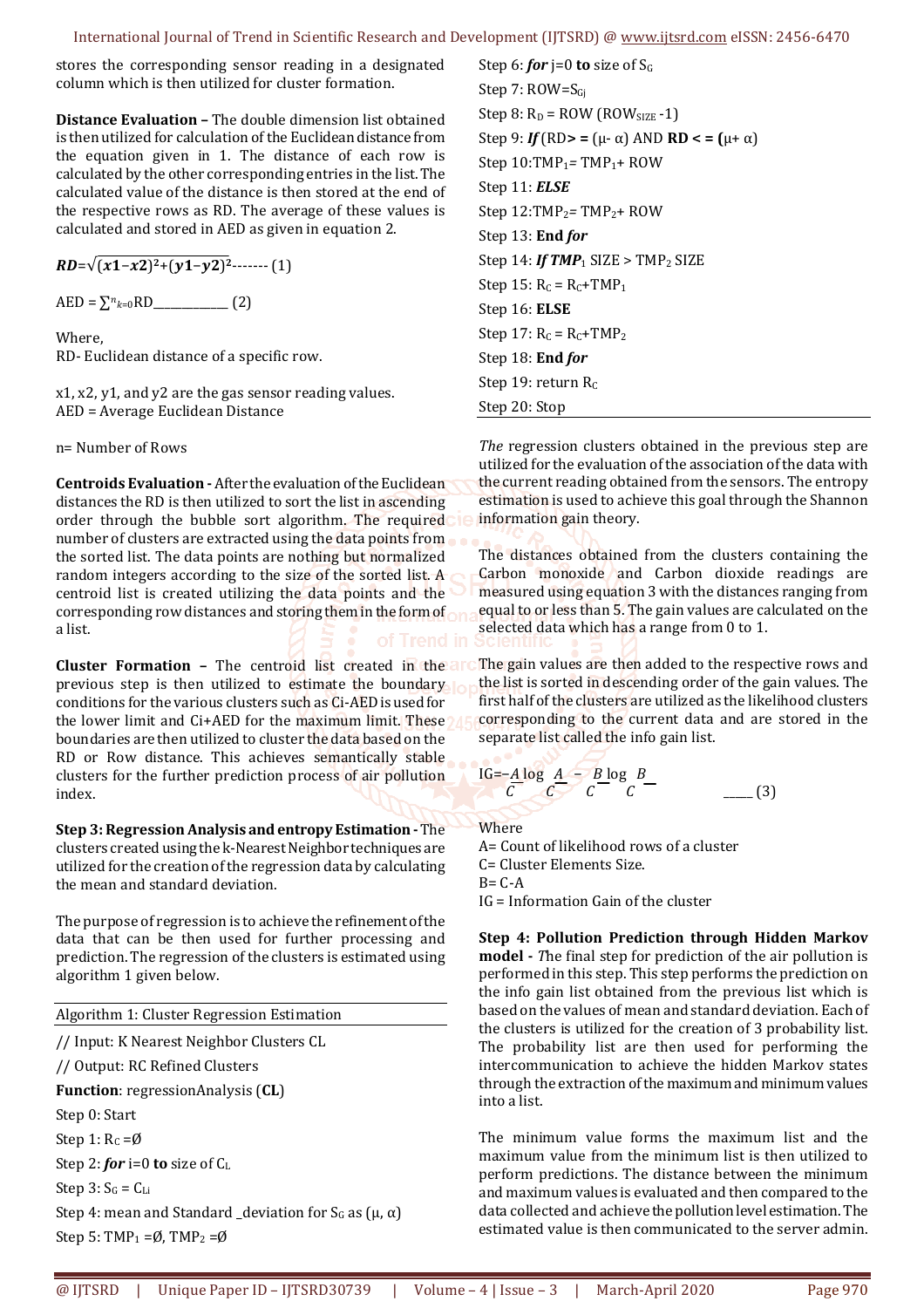#### **IV. RESULT AND DISCUSSIONS**

The proposed methodology for the air pollution level estimation is developed by utilization of the NetBeans IDE on the Java platform. A laptop is utilized as a development machine that consists of a standard configuration composed of the Intel Core i5 processor along with 500GB of storage and 4GB of RAM. The MySQL database server is utilized to maintain database capabilities, along with the D-Link WiFi Router fulfilling the network interfacing capabilities. The presented technique implements four Arduino UNO microcontroller boards equipped with an array of sensors such as the MQ135 sensor utilized for CO2 measurement and MQ7 sensor utilized for CO measurement. The RF 433 radio frequency module is utilized for enabling data transfer between the microcontroller and the laptop.

For the measurement of the accuracy of the prediction of the proposed system, the Root Mean Square Error (RMSE) is used. The RMSE assists in the evaluation of the error rate between two continuously correlated entities. In the proposed system, the two continuously correlated entities are the estimated value of the air pollution index and the actual value of the air pollution index that is observed. This can be evaluated using equation 4 given below.

RMSE<sub>fo</sub> = 
$$
\left[\sum_{i=1}^{N} (z_{f_i} - z_{o_i})^2 / N\right]^{1/2}
$$

Where,

∑ - Summation

 $(Z_{\rm fi} - Z_{\rm oil})^2$ - Differences Squared for the summation in between the Actual Air pollution index and estimated Air in pollution index.

 $\mathcal{L}$  (4)

#### N - Number of Trails or samples

An extensive evaluation of the methodology is performed using experimentation through the RMSE approach, and the values are recorded in Table 1 below.

| Experiment<br><b>No</b> | No of Actual<br><b>Air Polllution Index</b> | No of Predicted<br><b>Air Pollution Index</b> | <b>MSE</b> |
|-------------------------|---------------------------------------------|-----------------------------------------------|------------|
|                         |                                             |                                               |            |
|                         |                                             |                                               |            |
|                         |                                             |                                               |            |
|                         |                                             |                                               |            |
|                         |                                             |                                               |            |
|                         |                                             |                                               |            |

**Table 1: Mean Square Error measurement**



**Figure 2: Comparison of MSE in between No of Actual Air pollution Index V/s No of Predicted Air Pollution Index**

Table 1 and the graph devised using these values in figure 2 indicates that the mean square error rate between the No of estimated Air Pollution Index and No of Actual Air pollution Index for a large number of trials is calculated. Each of the experiments performed contains 10 trials. The extensive experimentation results in an average MSE of 2.5 and an RMSE of 1.58. The calculated RMSE values are compared for the prediction of air quality index like normal, poor, and dangerous conditions. The resultant RMSE value affirms the effectiveness and accuracy of the proposed methodology.

## **V. CONCLUSION AND FUTURE SCOPE**

Air quality monitoring is one of the most essential concepts that have been outlined due to the increase in the number of respiratory illnesses across large cities in the world. This is due to the increase in the number of vehicles and industries around the major cities around the world which have been degrading the air quality significantly and making it difficult for the citizens to reside. There is an immediate need for the implementation of an air pollution maintenance paradigm that can be utilized for this purpose of increasing the quality of air. For this purpose, an efficient and accurate pollution monitoring and estimation technique are required which has been outlined in this publication. The presented technique in this publication achieves the air quality data collection through the use of IoT devices. This data is then provided to the Machine learning paradigm that implements various algorithms such as K means Clustering and Linear Regression along with the Hidden Markov Model for pollution estimation. The presented technique has been evaluated through an extensive evaluation to achieve significant improvements over the traditional approaches.

For future research, the proposed methodology can be scaled up to include multiple microcontrollers across the city working in tandem to collect and monitor the air quality of a large area.

## **REFERENCES**

- [1] S. Nagraj et al, "Applications of wireless sensor networks in the real-time ambient air pollution monitoring and air quality in Metropolitan cities a survey", International Conference on Smart Technologies for Smart Nation (Smart Tech Con), 2017.
- [2] N. Desai et al, "IoT based air pollution monitoring and predictor system on Beagle Bone Black", International Conference on Nextgen Electronic Technologies, 2017.
- [3] N. Djebbri et al, "Artificial Neural Networks Based Air Pollution Monitoring in Industrial Sites", IEEE ICET2017, Antalya, Turkey, 2017.
- [4] P. Gupta et al, "A study on monitoring of air quality and modelling of pollution control", IEEE Region 10 Humanitarian Technology Conference (R10-HTC), 2016.
- [5] V. Shakhov et al, "Towards Air Pollution Detection with the Internet of Vehicles", IEEE OPCS 2019.
- [6] S. Dhingra et al, "Internet of Things Mobile Air Pollution Monitoring System (IoT-Mobair)", IEEE Internet of Things Journal, 2019.
- [7] T. Liu et al, "The Evolution of Air Pollution Monitoring and Modelling in Zhejiang Province", 14th IEEE